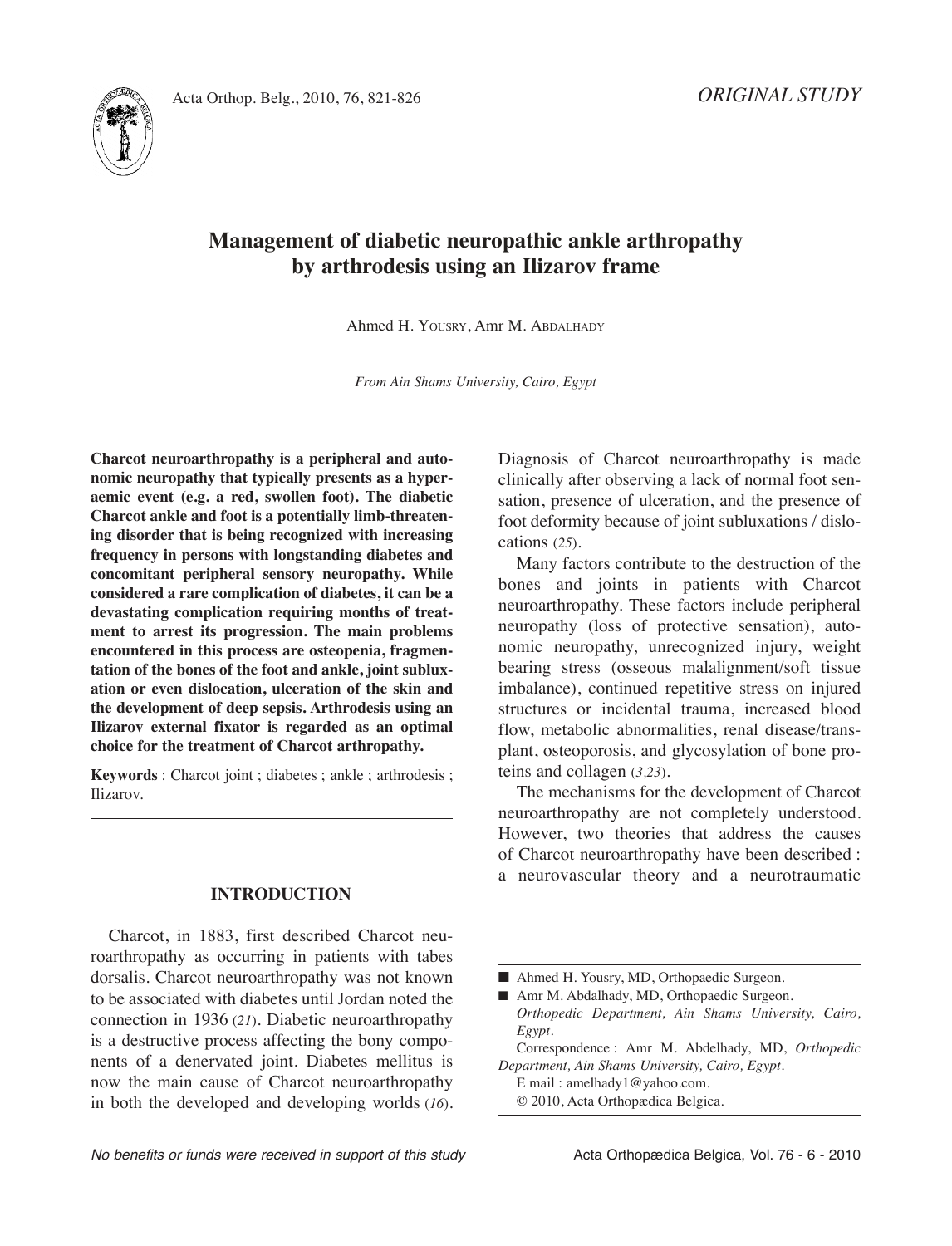theory (*5*). Both mechanisms likely contribute to Charcot neuroarthropathy. The neurovascular theory is based on increased blood flow to the limb from dilation of the blood vessels because of sympathetic denervation. The loss of vasomotor control allows blood vessels to dilate, thus increasing the peripheral blood flow. The increased blood flow increases the arterio-venous shunting, which causes hyperaemia, demineralization and bone resorption (*2,14,15*)

Excessive osteoclastic activity without a concomitant increase in osteoblastic function has also been documented in Charcot foot (*13*)*.* The neurotraumatic theory is based on the patients experiencing an overuse injury because of an absence of protective sensation. Either acute trauma or repetitive trauma can initiate Charcot neuroarthropathy. Absence of protective sensation limits the body's protective mechanisms such as shifting body weight, limiting activity, and muscle guarding (*5*).

Charcot neuroarthropathy is also characterized by uncontrolled inflammation in diabetic patients because of the presence of an abnormal expression of nuclear transcription factor NF-(kappa) B, associated with the increased release of proinflammatory cytokines, such as tumour necrosis factor-alpha and interleukin-1 beta, with an increased osteoclastogenesis which results in bone softening and destruction, and in turn, potentiates the inflammatory process (*11*)*.*

Eichenholtz believed that "the appearance of the roentgenological features were sufficient to establish the diagnosis" of Charcot arthropathy (*10*)*.* He presented a classification system for Charcot arthropathy, based more on radiographic than on clinical findings, which described three "well defined" stages (*23*)*.*

Stage 1 : Development phase, characterized by fragmentation of bones and cartilage, joint effusions, subluxation and dislocation, soft tissue oedema, hyperaemia, bone resorption, and intra-articular fractures.

Stage 2 : Coalescence phase, characterized by decreased soft tissue oedema, healing of fractures, and organization of bone fragments.

Stage 3 : Reconstruction phase, characterized by new bone formation and remodeling of bone (*5*)*.*

Shibata *et al* (*22*) added another stage : Stage 0 : Acute phase, characterized by swelling, warmth, joint instability, and normal radiographic anatomy of the foot and ankle. Chantelau *et al* (*6*) have recommended that magnetic resonance imaging (MrI) used as a diagnostic tool at this stage is the most sensitive indicator of the underlying "bone stress injury" that can lead to a fully manifested Charcot arthropathy if left undiagnosed or untreated.

Deformities of the foot and ankle resulting from a neuropathic fracture or dislocation cause difficulty with shoe-fitting and marked alteration in the load applied to various parts of the plantar surface of the foot during weight-bearing. These changes lead to an increased propensity for ulceration in high-pressure areas. These ulcers may become a portal of entry for bacteria and thus may result in superficial or deep infection. A deformity may also be associated with joint instability, which is accentuated by weight-bearing, especially with involvement of the hindfoot or ankle. These changes lead to the loss of the plantigrade position of the foot and development of progressive varus, valgus, equinus, or calcaneus deformity (*16*)*.* The current belief is that an operation done during the acute developmental stage will result in inadequate internal fixation because of fragmentation of bone and may contribute directly to destruction of the bone architecture. Arthrodesis is regarded as an option for the treatment of Charcot arthropathy in the coalescence and reconstruction phases only (*17,19*)*.*

#### **PATIENTS AND METHODS**

Between 2004 and 2009, 12 patients (12 ankles) with diabetic neuropathic arthropathy of the ankle (Eichenholtz stage 2 and 3) were treated by tibio-talar or tibio-calcaneal fusion in a prospective study. Resolution of the acute development stage (stage 1) was determined radiologically and clinically by the lack of local swelling, erythema, and elevated skin temperature, and by comparison with the contralateral ankle. All the patients had type II diabetes, there were 8 women and 4 men, the right side was affected in 7 patients, the left side in 5 patients. They all presented with hypermobile, deformed ankles with positive anterior drawer, varus and valgus stress tests. No patient gave a history of major trauma to the foot and ankle more than twisting injury.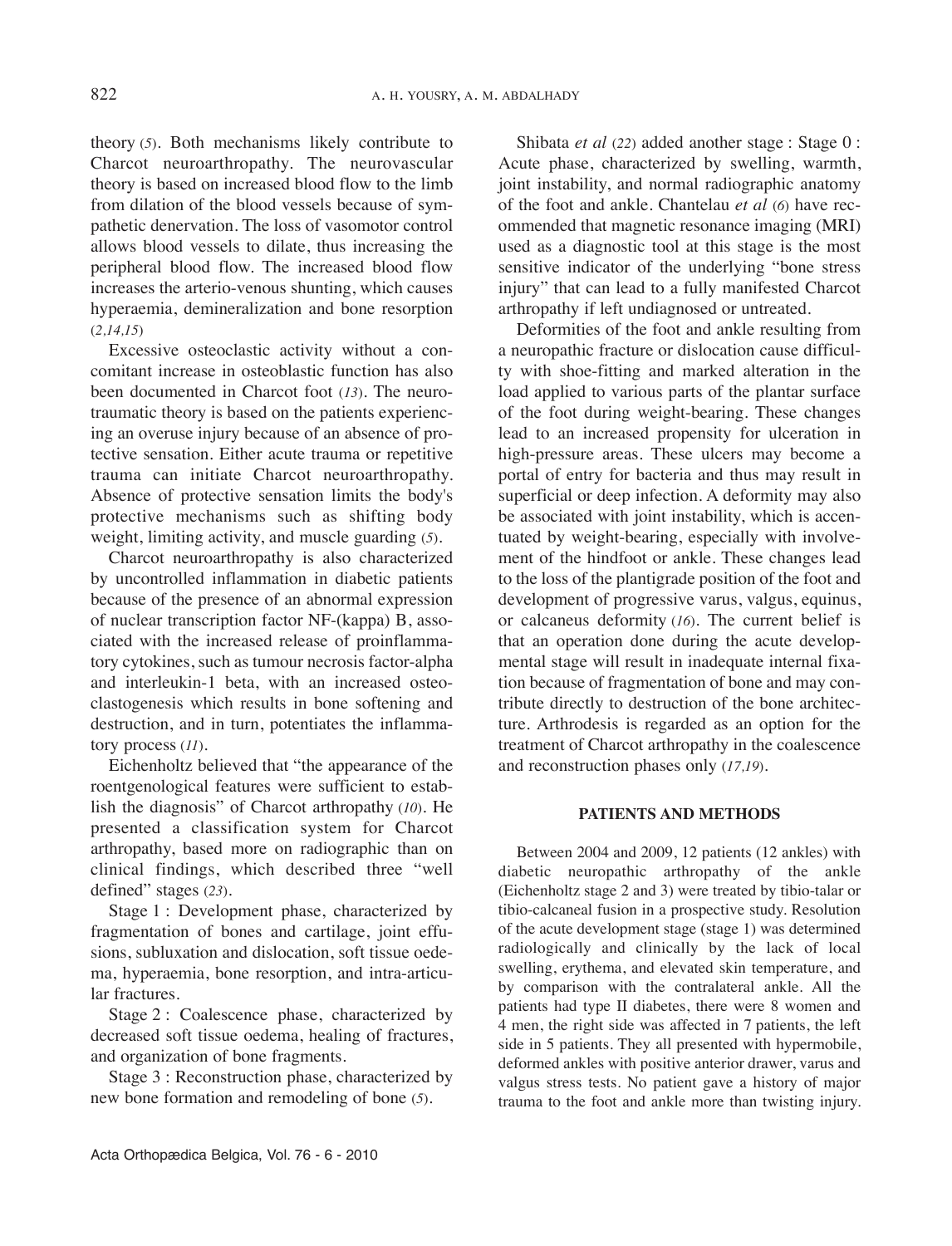No one presented with chronic ulcer, only two presented with hyperaemia from contact with the brace. All patients had peripheral neuropathy with loss of deep sensations. No patient had had any surgical intervention for treatment of the ankle problem, but bracing was tried in 7 patients with unsatisfaction for all of them. plain antero-posterior and lateral radiographs were done for all patients. CT was done when needed to delineate the bony architecture of the ankle. MRI was also performed when needed and feasible to exclude avascular necrosis of the talus or occult infection. Peripheral circulation was assessed preoperatively using Doppler ultrasound. The presence of a pulsatile flow in the posterior tibial artery and an ankle-brachial index of 0.65 or more signified adequate perfusion (*3*)*.*

The contraindications to arthrodesis include (1) infection of the soft tissue or bone except when the arthrodesis is performed as a staged procedure after the infection has been treated, all osteomyelitic bone has been resected, and the soft tissues has healed ; (2) a fracture that is in the acute (development) phase of the neuropathic disease process (Eichenholtz Stage 1) ; (3) uncontrolled diabetes or malnutrition ; (4) peripheral vascular disease ; (5) insufficient bone stock to obtain fixation ; and (6) the inability of the patient to comply with the post-operative regimen (e.g. because of mental illness) (*5*)*.*

#### *Operative technique*

prophylactic antibiotics were administered intravenously, with the patient lying supine under spinal, epidural or general anaesthesia, Oxygen saturation was measured using a pulse oximeter. A pneumatic tourniquet was applied about the thigh in all cases. The ankle joint was accessed through the anterolateral approach. The ankle was extensively debrided in all patients, with removal of the articular cartilage and excision of any loose or avascular bone until healthy bleeding bone was exposed from distal tibia and talus (when healthy). Four patients had the talus fractured, fragmented and unhealthy, so it was excised and tibio-calcaneal fusion was done. The resulting defect was packed with corticocancellous bone graft harvested from the ipsilateral iliac crest. Temporary tibio-talar or tibio-calcaneal fixation was obtained by 2 crossed (3 mm) Steinman pins with the ankle and foot in 10º equinus, external rotation, and 5º valgus.

The frame typically consists of 2 tibial rings, plus foot plate or 5/8 ring for the hind foot, and 1/2 ring for the forefoot may be added. In the 4 cases with tibiocalcaneal fusion we applied a third ring proximally to

allow for proximal osteotomy and leg lengthening. In the early cases we used to fix the frame to bone by tensioned wires and 5 mm Schanz screws till we had fracture of the tibial shaft in case number 4 at the site of pin loosening, so in later cases we avoided using Schanz screws in the tibial shaft when possible, and when needed we used 3-4 mm Schanz screws. While the correction was generally done at the time of operation and a static frame was applied, compression was started after 6 weeks during the course of bone consolidation according to healing.

Walking with partial weight bearing was allowed 3 days postoperatively for 8 weeks, and then full weight bearing was allowed till consolidation of arthrodesis, followed by dynamization of the fracture for at least 2 weeks before removal of the frame.

## **RESULTS**

A tibio-talar fusion was done in 8 feet, and a tibio-calcaneal fusion was done in 4 feet after resection of the talus. Osseous fusion was considered to be present when there was definite radiographic evidence of trabeculae crossing the site of arthrodesis and when the gap at the site of arthrodesis had disappeared (fig 1).

Fusion was confirmed in 9 patients (75%), 2 had a stable pseudarthrosis and 1 had an unstable pseudarthrosis. The mean follow-up period was 19.3 months (8-36 months) and no patient was lost to follow-up.

The mean frame time was 21.2 weeks (13- 27 weeks) with a mean dynamization period of 3 weeks (2-4 weeks). pin track infection occurred in 10 patients ; all were grade I and were treated by improving pin care, oral and topical antibiotics. No wound infection, dehiscence, or skin ulceration occurred. One patient (case number 4) had a fracture of the tibial shaft at the level of the proximal Schanz screw in the  $13<sup>th</sup>$  week of frame time before consolidation of the arthrodesis ; this was managed by frame removal and application of an above-theknee cast for 6 weeks till healing of the fracture, as the patient refused continuation of the frame and managing the fracture. This particular case ended up with an unstable pseudarthrosis after complete healing of the tibial fracture (fig 2). Patients that had tibio-talar arthrodesis had shortening of 1.5-2.5 cm (mean of 2 cm). In patients that had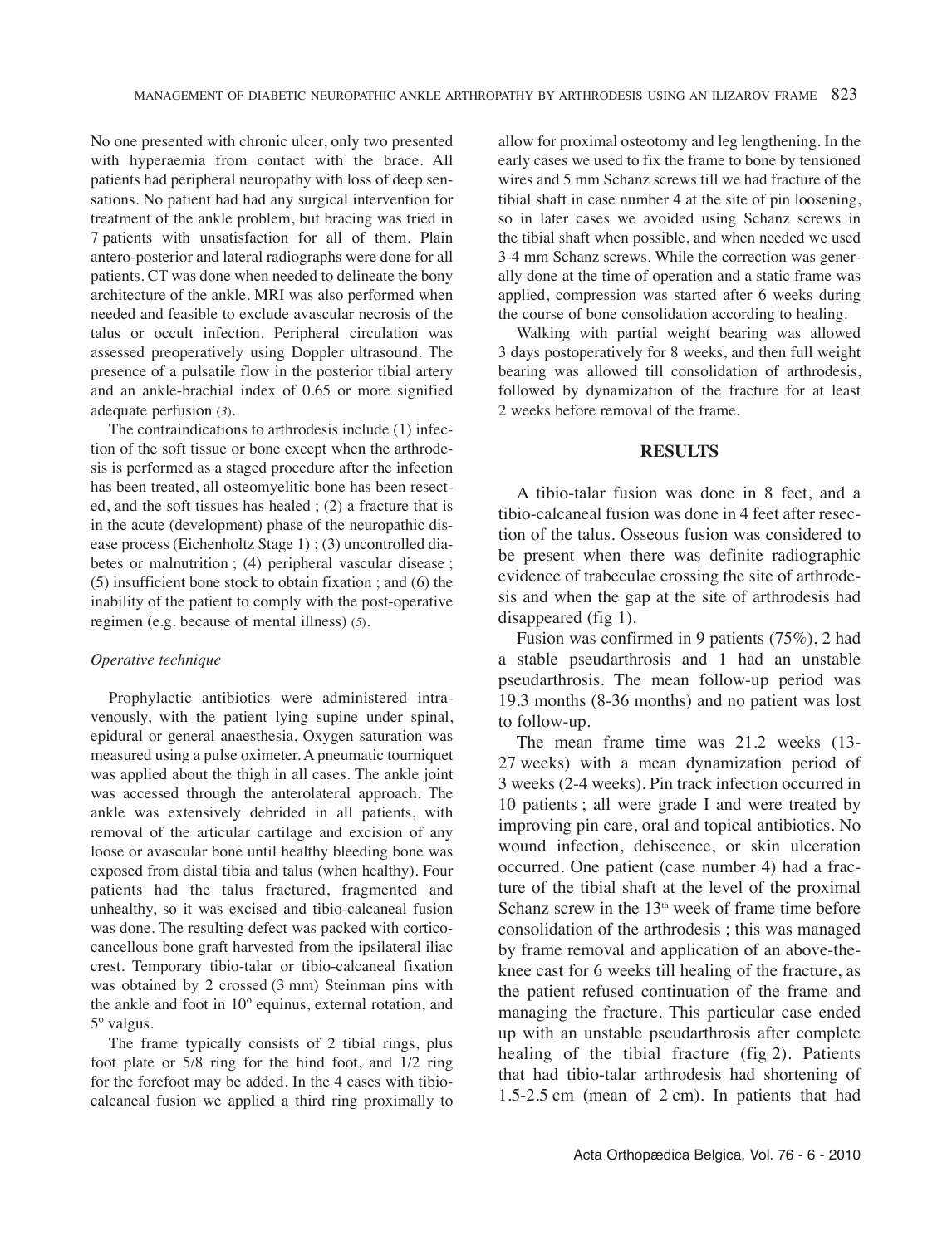

*Fig.*  $1.$  – Case no. 8 a) preoperative radiograph : A-P view showing complete ankle joint destruction and dissolution of talus. b) postoperative radiograph : lateral view showing full bony fusion before frame removal. c) clinical photograph with full weight bearing before frame removal.



tibio-calcaneal arthrodesis we did a proximal tibial osteotomy for lengthening to equalize the leg lengths.

## **DISCUSSION**

The management of patients who have diabetic neuropathic arthropathy of the foot and ankle is challenging. Education of patients about prevention, early recognition of arthropathy, and prompt institution of protective treatment are clearly the most effective means available to diminish the impact of this problem. The mainstay of treatment for neuropathic arthropathy, once it has been diagnosed, continues to be prolonged external immobilization in a plaster cast or a brace (*7,18*)*.*

Occasionally, however, there are patients who, when they are first seen, have a disabling deformity or severe instability for which treatment with a brace or a plaster cast alone is destined to failure (*19*)*.* For those patients, reconstruction of the foot and ankle is a valuable technique. The goals of operative treatment are to allow the patient to wear a shoe or a brace and to prevent amputation.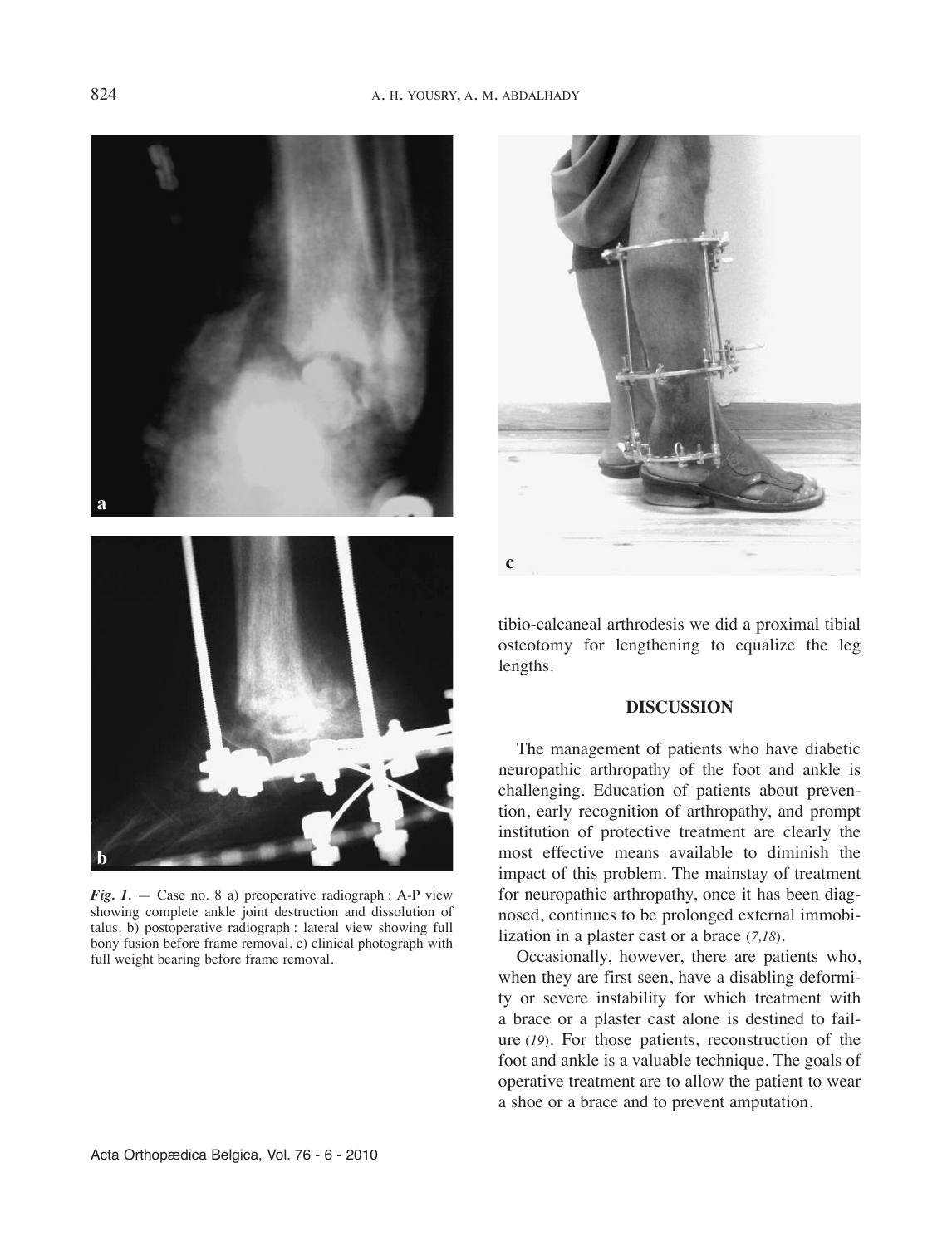



*Fig. 2.* — a) Case no. 4 with fracture of the mid shaft of the tibia before full consolidation of arthrodesis. b) healing of fracture 6 weeks later after cast removal

Despite complications, the overall rate of success is more than 91.6% (*1,4,9,20*)*.*

Stability and appropriate alignment are more important than union for achieving a successful result.

Open reduction with internal fixation for Charcot osteoarthropathy is associated with a high rate of complications and failure because of infection, bone softening, resorption, fragmentation and breakage of the implant (*5,11*)*.*

Complex reconstructive procedures with arthrodesis are more frequently reserved for realignment and stabilization of severely deformed feet and ankles in an effort to avoid amputation. The choice of internal or external fixation depends on the quality of the bone. Generally in Charcot disease, the bone stock is poor and external fixation provides better compression with fewer fixation failures and soft tissue complications. Due to its ability to correct multiplanar deformities in osteopenic bone even in the presence of open wounds, the circular (Ilizarov) external fixation is preferred for most of Charcot foot and ankle reconstructions (*12*)*.*

In the present study 12 patients (12 ankles) with diabetic neuropathic arthropathy of the ankle (Eichenholtz stage 2 and 3) were treated by tibio-talar or tibio-calcaneal fusion using Ilizarov external fixator after open debridement of the joint and dead bones, and realignment and stable fixation.

We had a  $75\%$  rate of solid fusion in this study, which compares favourably with results obtained by papa *et al*, Shibata *et al*, and by Stuart and Morrey (*19,22,24*) Furthermore, since two of the pseudoarthroses were clinically stable at the most recent follow-up examinations, the overall success rate was 91.6%.

patients in this study had a mean frame time of 4.9 months which is comparable to the studies done by El-gafary *et al*, who had fusion in their patients within 5 months including frame dynamization period (*11*), Wang *et al* who had fusion within 3.1 months (*26*), and Cooper who had fusion within 4.2 months (*8*).

Surgery is most often reserved for those patients with severe or unstable deformities that are not amenable to long term bracing alone. By achieving a plantigrade foot with a stable foot and ankle dur